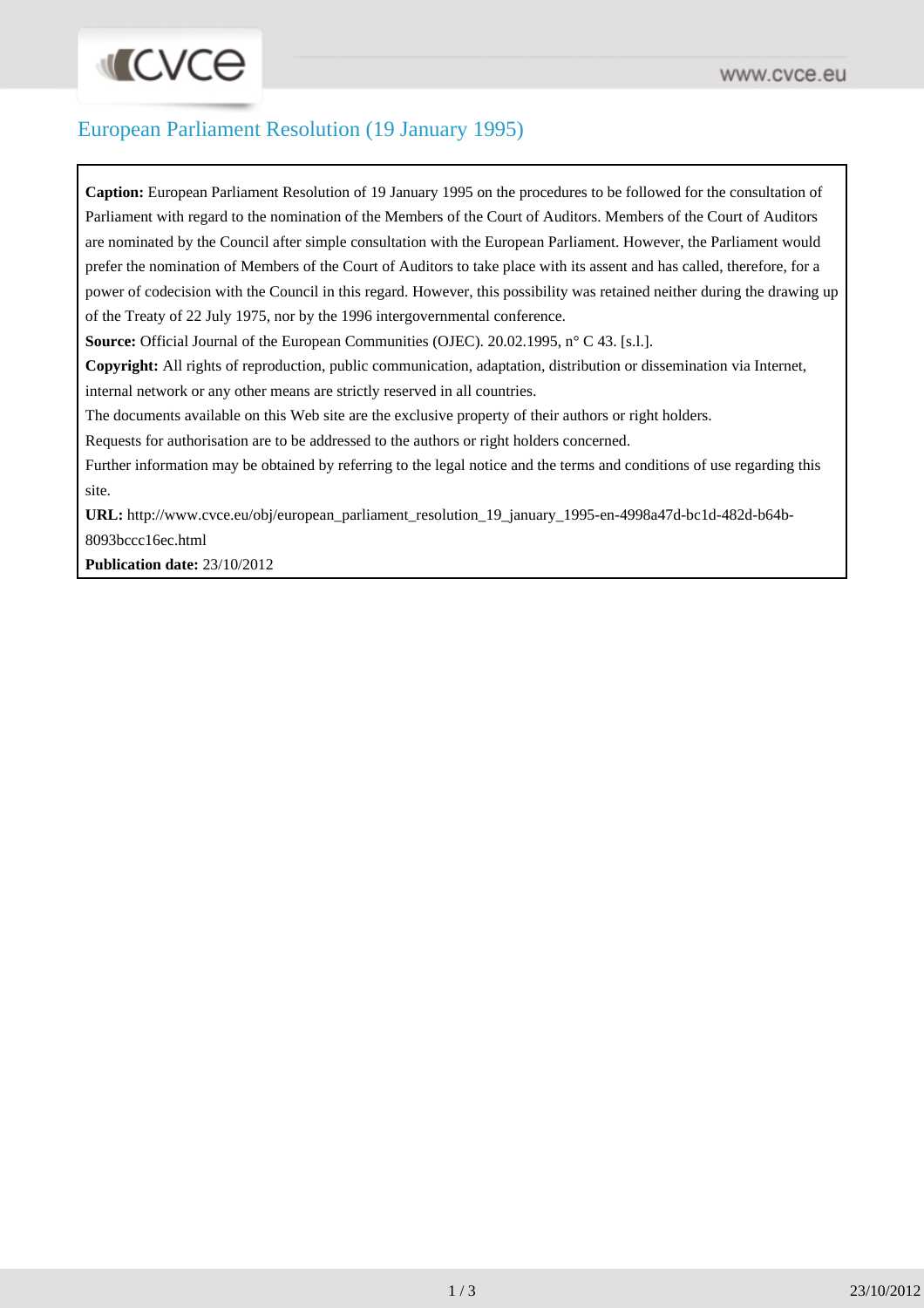# **INCVCe**

#### **European Parliament Resolution of 19 January 1995 on procedures to follow when Parliament is consulted in connection with appointment of Members of the Court of Auditors**

*The European Parliament,*

- having regard to Rule 148 of its Rules of Procedure,

- having regard to its resolution of 17 November 1992 on the procedure for consulting the European Parliament on the appointment of Members of the Court of Auditors (1),

- having regard to the report of its Committee on Budgetary Control (A4-0001/95),

A. whereas cooperation between the Court of Auditors and Parliament, which is central to the European Union's budgetary control system, is adversely affected when some Members of the Court fail to secure Parliament's approval,

B. whereas, until such time as an assent procedure has been established under an amendment to be made to the Treaty in 1996, certain rules should be drawn up in order to reduce the risk that Parliament's opinions and Council decisions might be at variance,

1. Instructs its Committee on Budgetary Control to approach the proper authorities of the Member States which will be called upon to nominate candidates for membership of the Court of Auditors and to draw the attention of those authorities to the criteria and procedures laid down by Parliament;

2. Calls on the Council to undertake to:

- frame its proposals in such a way as to comply fully with the criteria set out in Parliament's abovementioned resolution of 17 November 1992, on the understanding that Parliament, for its part, will ensure that it scrupulously respects those criteria;

- submit nominations at least ten weeks before the Members concerned are due to be appointed, on the understanding that any delay on the Council's part will correspondingly hold up delivery of Parliament's opinion  $(^{2})$ ,

- supply the relevant career details when notifying the names of candidates, and all information and opinions communicated to it while the Member States' internal decision-making procedures are in progress;

- pass on any information concerning nominations it has received from Member States, on the understanding that if it were to withhold information, Parliament would be obliged to conduct its own inquiries, leading likewise to inevitable delays in the procedure;

3. Makes the following additional stipulations as regards procedures before the Committee on Budgetary Control and in plenary sitting, enlarging on its resolution of 17 November 1992:

(a) each opinion shall be submitted in the form of a report to be adopted by a simple majority; the report shall not contain recitals and shall merely state a view on the appointment;

(b) a summary of reasons in support of the opinion shall appear in an explanatory statement which shall not be put to the vote;

(c) the report shall consist of an explanatory statement, which shall not be put to the vote, citations summarizing the circumstances of the referral to Parliament, which shall likewise not be put to the vote, and an operative part which may constitute only: